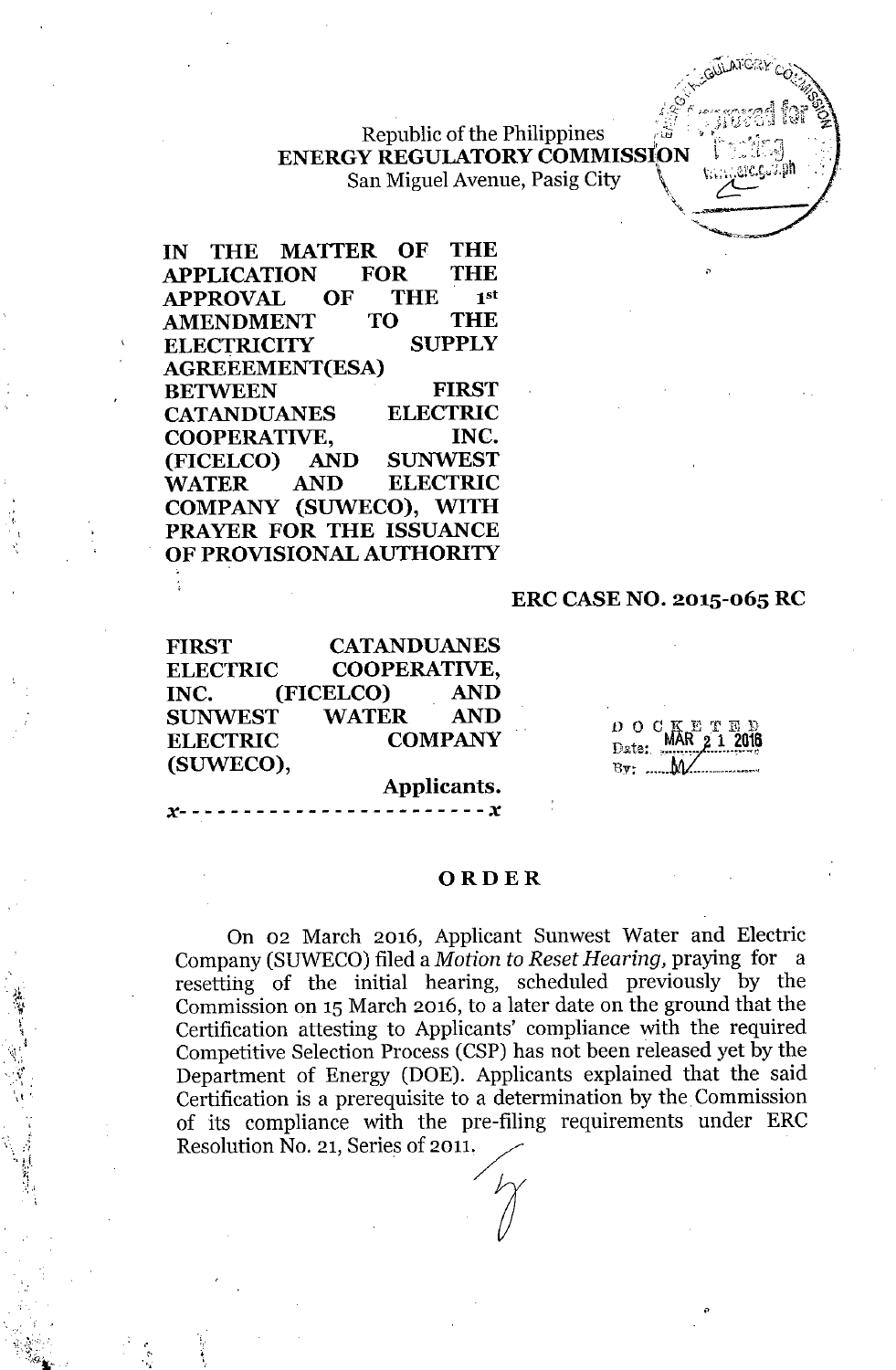Finding the Applicants' Motion to be meritorious, the same is hereby GRANTED.

# *Accordingly,* the initial hearing in this case is reset to **15 June 2016 (Wednesday) at ten o'clock in the morning (10:00 A.M.) at FICELCO's Principal Office, Marinawa, Bato, Catanduanes.**

Applicants FICELCO and SUWECO are DIRECTED to cause the publication of the revised Notice of Public Hearing in two (2) newspapers of general circulation in the Philippines at their own expense, twice (2X) within two (2) successive weeks, the dates of publication not being less than seven (7) days apart, with the date of last publication made not later than ten (10) days before the date of the scheduled initial hearing.

The Applicants are likewise directed to inform the consumers within the franchise area of FICELCO by any other means available and appropriate of the filing of the joint application, its reasons therefor, and of the scheduled hearing thereof.

Let copies of the Joint Application, this Order, and the attached Notice of Public Hearing be furnished the Office of the Solicitor General (OSG), the Commission on Audit (COA), and the Committees on Energy of both Houses of Congress. They are hereby requested, if they so desire, to send their duly authorized representatives at the scheduled hearing.

Likewise, let copies of this Order and the attached Notice of Public Hearing be furnished to the Offices of the Provincial Governors and the Mayors of the Cities/Municipalities within FICELCO's franchise area for the appropriate posting thereof on their respective bulletin boards.

FICELCO and SUWECO are hereby directed to furnish all those making requests therefor with copies of the Joint Application and its attachments, subject to reimbursement of reasonable photocopying costs.

On the date of the initial hearing, FICELCO and SUWECO must submit to the Commission their written Compliance with the jurisdictional requirements attaching therewith, methodically attachments, subject to reimbursement of reasonable photocopying<br>costs.<br>On the date of the initial hearing, FICELCO and SUWECO must<br>submit to the Commission their written Compliance with the<br>jurisdictional requirements att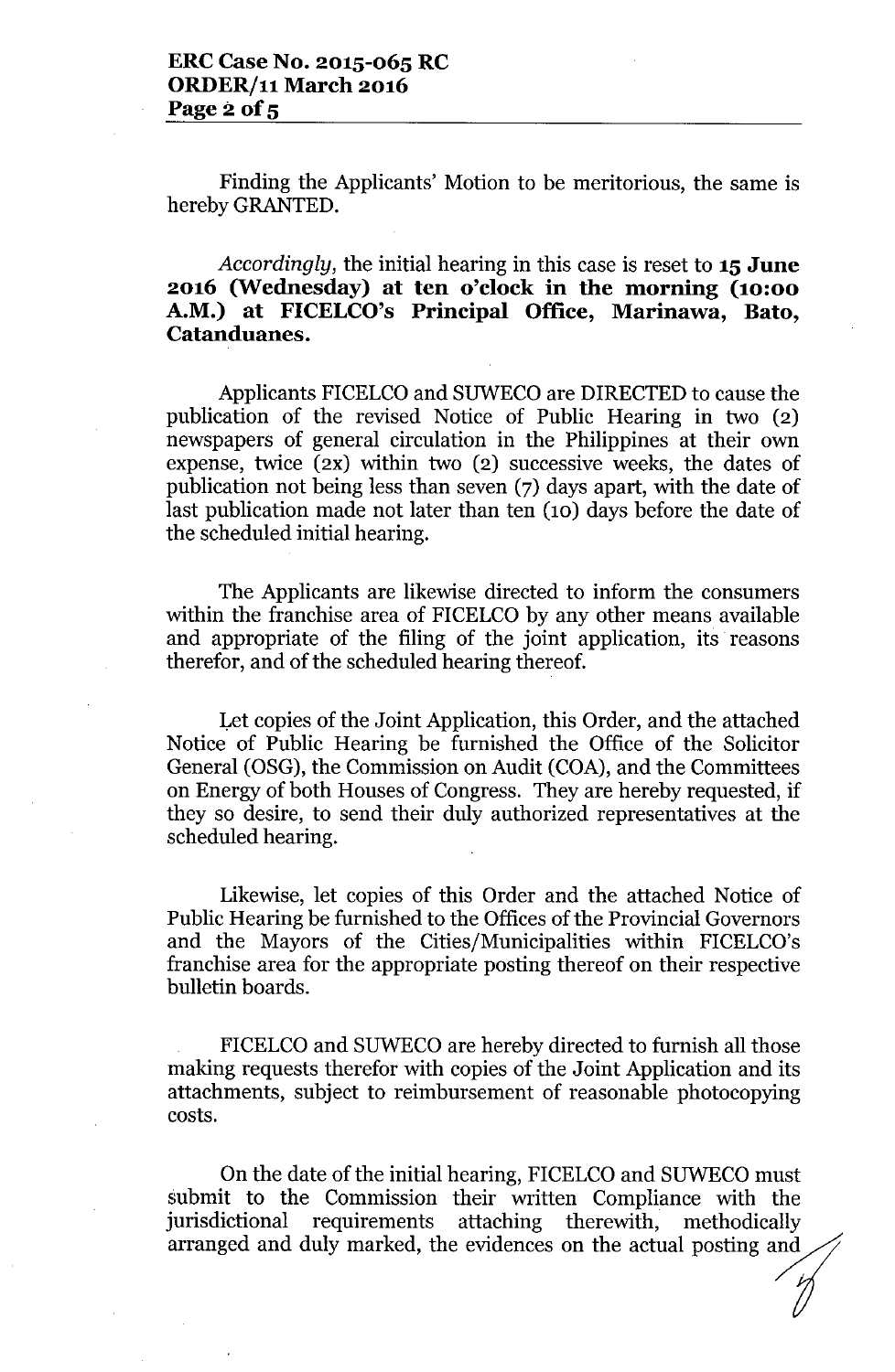publication of the Notice of Public Hearing consisting of certifications issued to that effect, signed by the afore-mentioned Governor and Mayors or their duly authorized representatives, bearing the seals of their offices, and the affidavits of the Editors or Business Managers of<br>the newspapers where the said Notice of Public Hearing were the said Notice of Public Hearing were published together with the complete issues of the said newspapers, and such other proofs of compliance with the requirements of the Commission.

FICELCO, SUWECO and all interested parties are directed to submit, at least five (5) days before the date of initial hearing and pretrial conference, their respective Pre-trial Briefs containing, among others:

- a. A summary of admitted facts and proposed stipulation of facts;
- b. The issues to be tried or resolved;
- c. The documents or exhibits to be presented, stating the purposes and proposed markings therefore; and
- d. The number and names of the witnesses, with their written testimonies in an individual affidavit form, to be attached to the Pre-trial Brief.

Failure of FICELCO and SUWECO to submit the required Pretrial Brief and Judicial Affidavits of their witnesses within the prescribed period shall be a ground for cancellation of the scheduled hearing, and the resetting of which shall be six (6) months from said date of cancellation.

As part of the pre-trial conference, FICELCO and SUWECO must also be prepared to make an expository presentation of their Joint Application, aided by whatever communication medium that they may deem appropriate for the purpose, in order to put in plain words and explain, for the benefit of the consumers and other concerned parties, what the Joint Application is all about and the reasons and justifications being cited in support thereof.

### SO ORDERED.

Pasig City, 11 March 2016.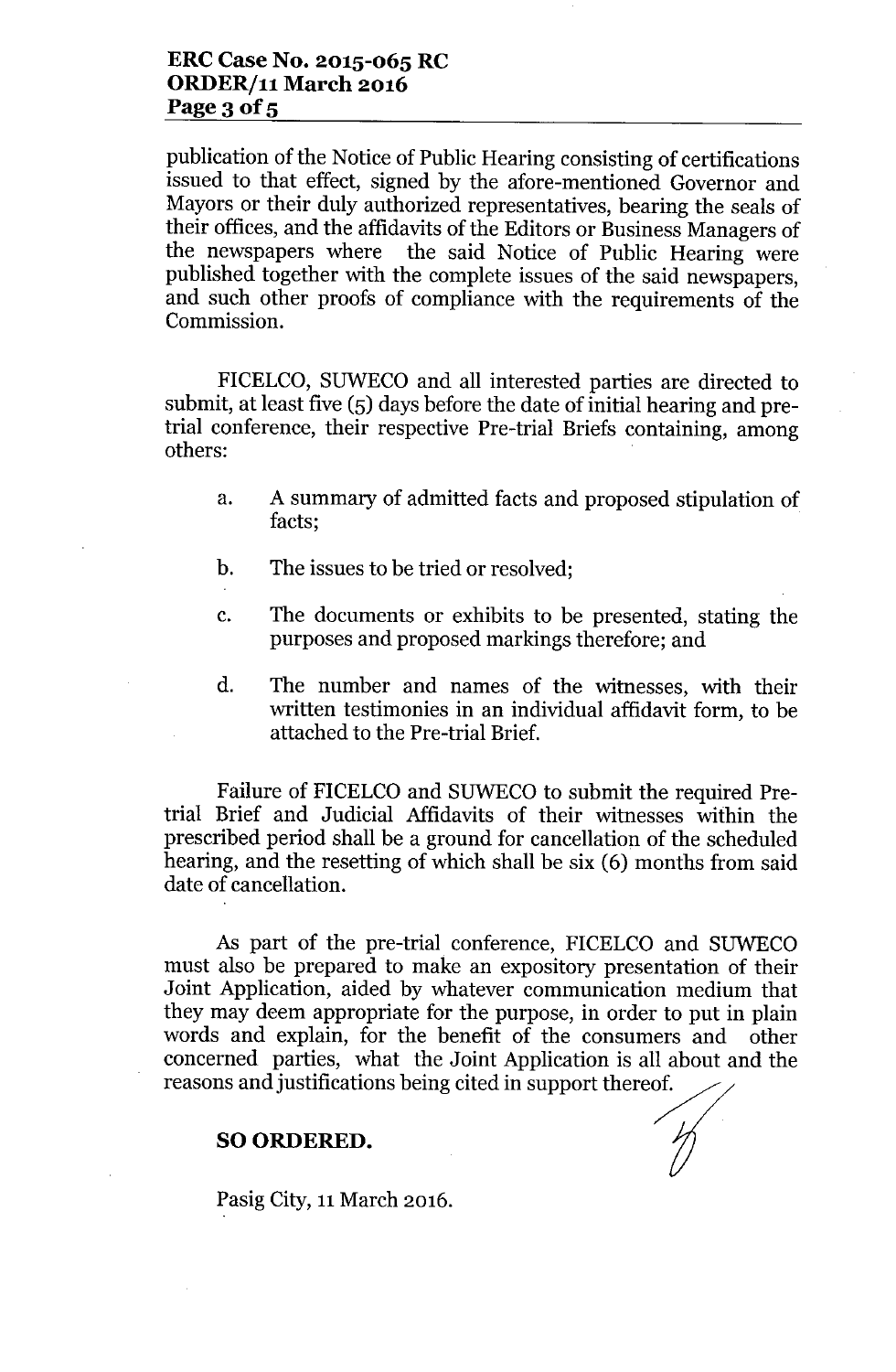

http://wiki/<br>ccr/gls/apv/FICELCO and SUWECO/2015-065 RC/resettin

### Copy Furnished:

- 1. Atty.Cecilia R. Layug Layug Law Office *Counsel for Joint Applicants* Unit 2904, One San Miguel Building San Miguel Avenue corner Shaw Boulevard, Ortigas Center, Pasig City, Metro Manila
- 2. First Catanduanes Electric Cooperative, Incorporated (FICELCO) Marinawa, Bato, Catanduanes
- 3. Sunwest Water and Electricity Company, Incorporated (SUWECO) Embarcadero de Legaspi, Port Area, Legazpi City
- 4. The Municipal Mayor Bagamanoc, Catanduanes
- 5. The Municipal Mayor Baras, Catanduanes
- 6. The Municipal Mayor Bato, Catanduanes
- 7. The Municipal Mayor Caramoan, Catanduanes
- 8. The Municipal Mayor Gigmoto, Catanduanes
- 9. The Municipal Mayor Pandan, Catanduanes
- 10. The Municipal Mayor Panganiban, Catanduanes
- 11. The Municipal Mayor Viga, Catanduanes